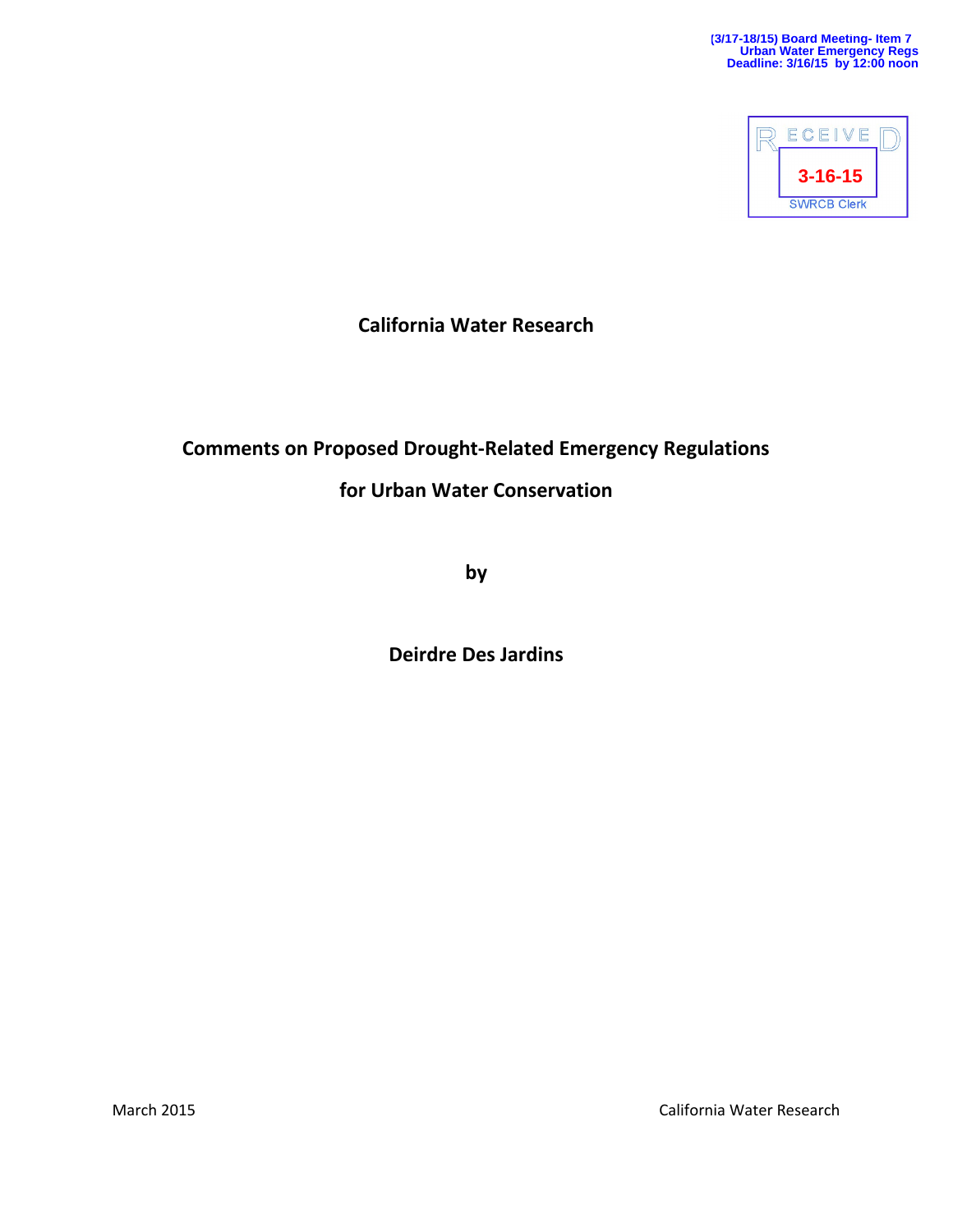## **Comments on Proposed Drought-Related Emergency Regulations**

#### **for Urban Water Conservation**

The efforts of the Board last year to enact mandatory restrictions on outdoor water use were very important, and the efforts this year to continue the restrictions are also essential. However, given the severity of the drought, and the fact that recent droughts in Australia and Texas continued for many years, stronger restrictions are necessary. California has had two six year droughts in the period of record, and it should be assumed that this drought could continue for at least another two years.

To protect the public trust, the Board should require enforcement of these restrictions as a condition of approval of any future Temporary Urgency Change Petitions by urban water agencies for health and safety reasons. This should include approvals of future TUCPs by the California Department of Water Resources and the Bureau of Reclamation on behalf of municipal and industrial water agencies served by the SWP and CVP.

Neither urban nor agricultural users in the state have reduced water use as needed to respond to the drought. As a result, both groundwater and storage in major reservoirs has been rapidly depleted. The graph below, created by Perry Tsao from CDEC reservoir data, shows the massive depletions in storage in major reservoirs through January of this year.



Storage in Major Reservoirs. Source: Perry Tsao $<sup>1</sup>$  $<sup>1</sup>$  $<sup>1</sup>$ </sup>

March 2015 California Water Research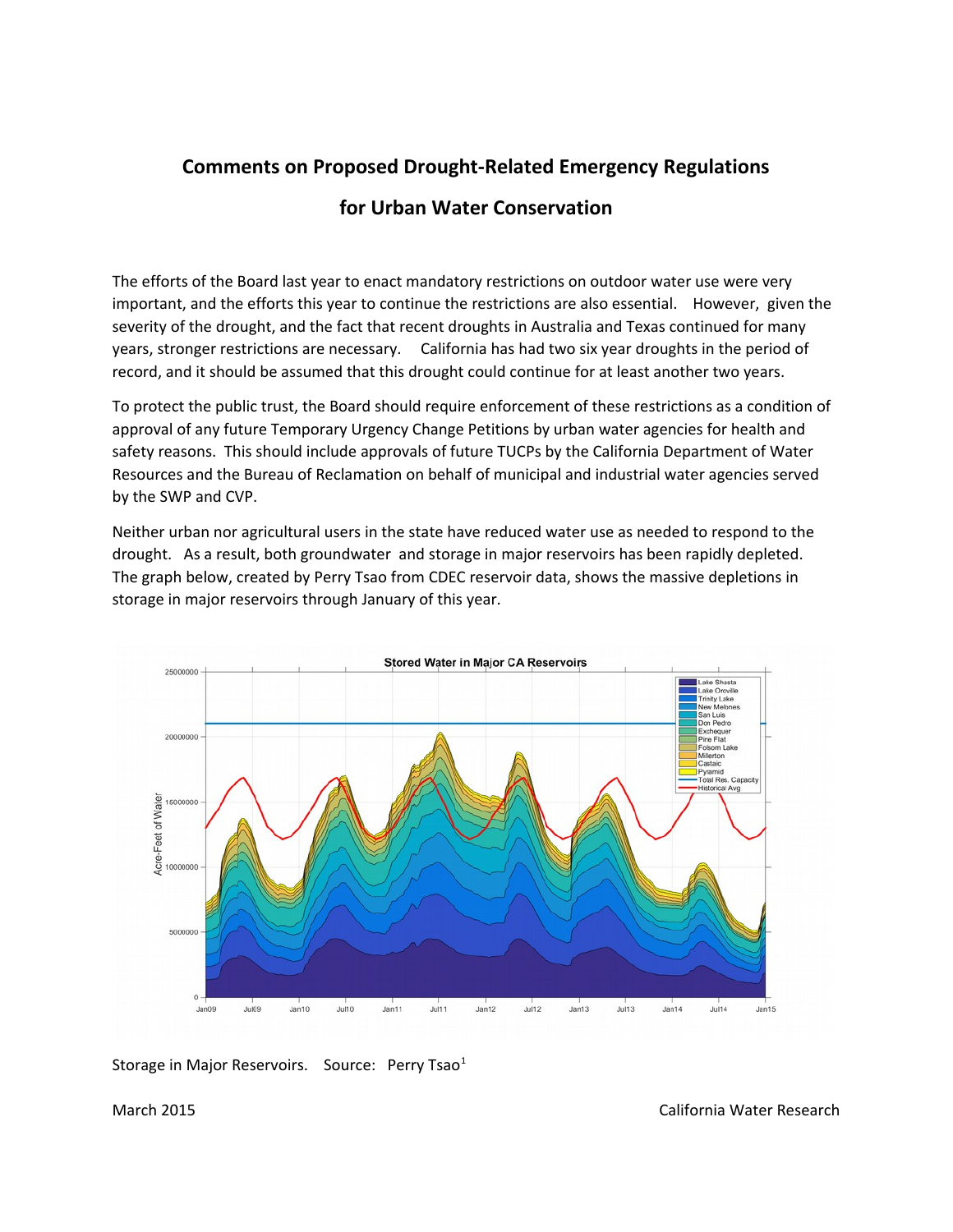

#### Cumulative groundwater depletion in California's Central Valley from USGS and GRACE

Groundwater Depletion in the Central Valley. Source: Jay Famigletti, NASA JPL<sup>[2](#page-5-1)</sup>

The graph above, created by Jay Famigletti's lab at JPL from Grace satellite imaging, shows groundwater depletion in the Central Valley. It is clear that the state has been living beyond its water means for some time.

To give an idea of how urban water agencies are responding to the drought, let us look at Metropolitan Water District, which supplies 26 urban water agencies which serve 19 million people in Southern California. Last year, Metropolitan implemented only voluntary demand reductions, in spite of serious concerns expressed by San Diego Water Authority, which stated in a letter to the MWD Board on May 12, 2014:

 "While MWD may have sufficient water in storage to meet full demands this year, the use of more than 1 million acre-feet – or, almost one half -- of MWD's reserves in one year as currently planned poses a great risk to MWD's water supply reliability next year and in future years, should the drought continue."<sup>[3](#page-5-2)</sup>

From January 1, 2014 to January 1, 2015, MWD sold 1.88 MAF of water, 107% of the average demand projections of 1.75 MAF, in spite of having only a 5% allocation from the State Water Project. As a result, MWD drew storage reserves down from 2.3 MAF to 1.2 MAF. If demand had instead been reduced by 20%, as recommended by the governor, storage would only have been reduced by 0.6 MAF, leaving 1.7 MAF in dry year reserves.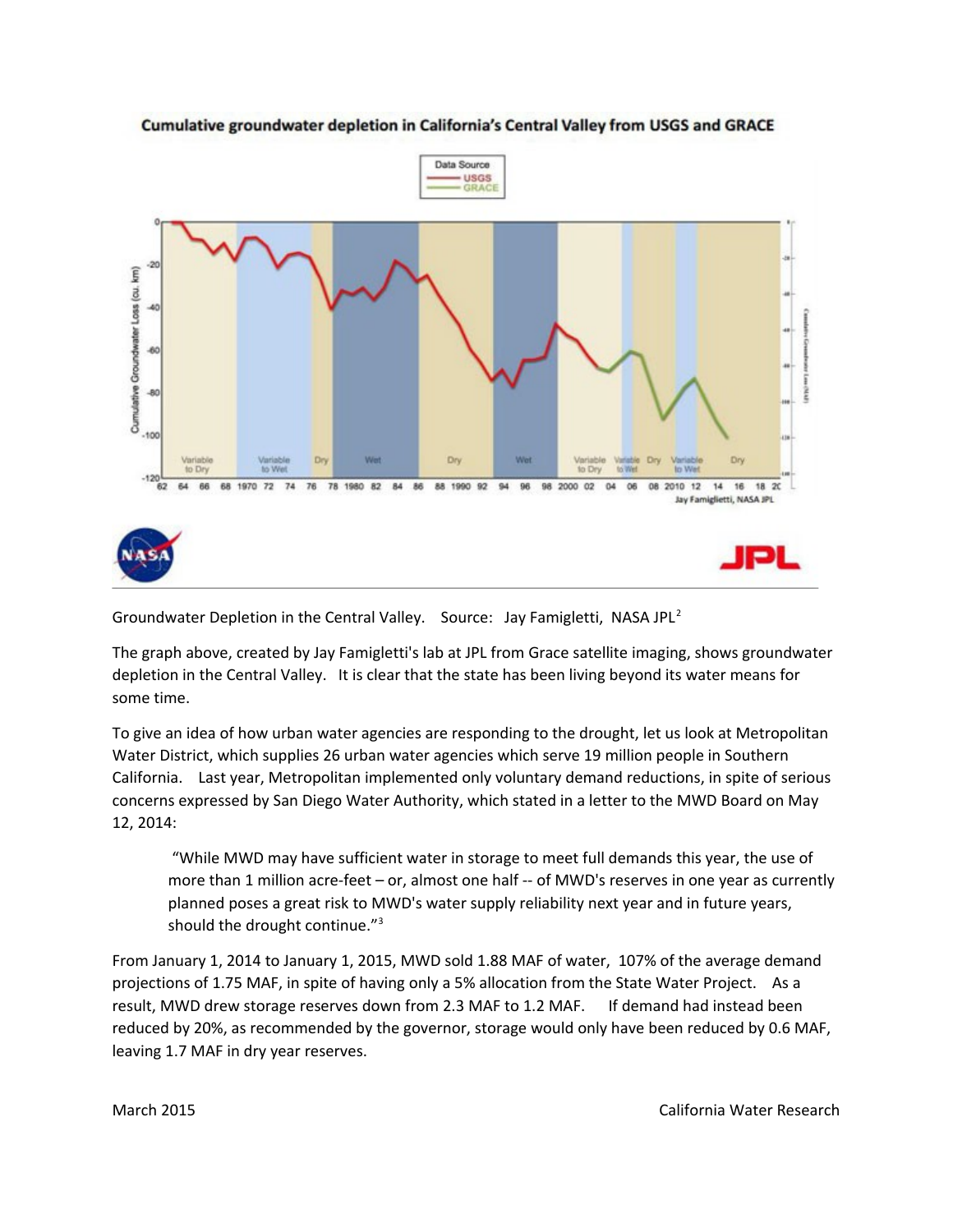Metropolitan had a financial incentive last year to not implement mandatory reductions. The district was planning to issue \$50 million in refunding bonds. Mandatory reductions would have reduced operating margins, potentially reducing the district's credit rating. Purchasing large amounts of transfer water would also have impacted operating margins. Moody's report on MWD's bond issue stated:

 Despite the current level of water sufficiency, negative credit pressure will mount as the severity and duration of the California drought deepens. Negative pressure would most likely take the form of increased operating costs and weaker operating margins if the district is exposed to buying significant amounts of water on the open market. In such a scenario, we would also expect weakened liquidity, which is currently a credit strength and is an important part of the district's credit profile given its debt profile and substantial short-term obligations.<sup>[4](#page-5-3)</sup>

In 201[5](#page-5-4), MWD is expecting to get 925 TAF from the Colorado River, and 382 TAF from the SWP,<sup>5</sup> leaving MWD with a deficit of 443 TAF. Mandatory reductions of 10% are being considered, but this will leave the district with a deficit of 268 TAF, which could further cut into reserves. MWD is looking to purchase transfer water, but only 295 TAF of transfer water was available last year from Sacramento Valley agricultural users for the entire San Joaquin Valley and Southern California.



Metropolitan Water District

End of Period Storage for Metropolitan Water District, not including 650 TAF emergency reserves for earthquake preparedness. Data from MWD.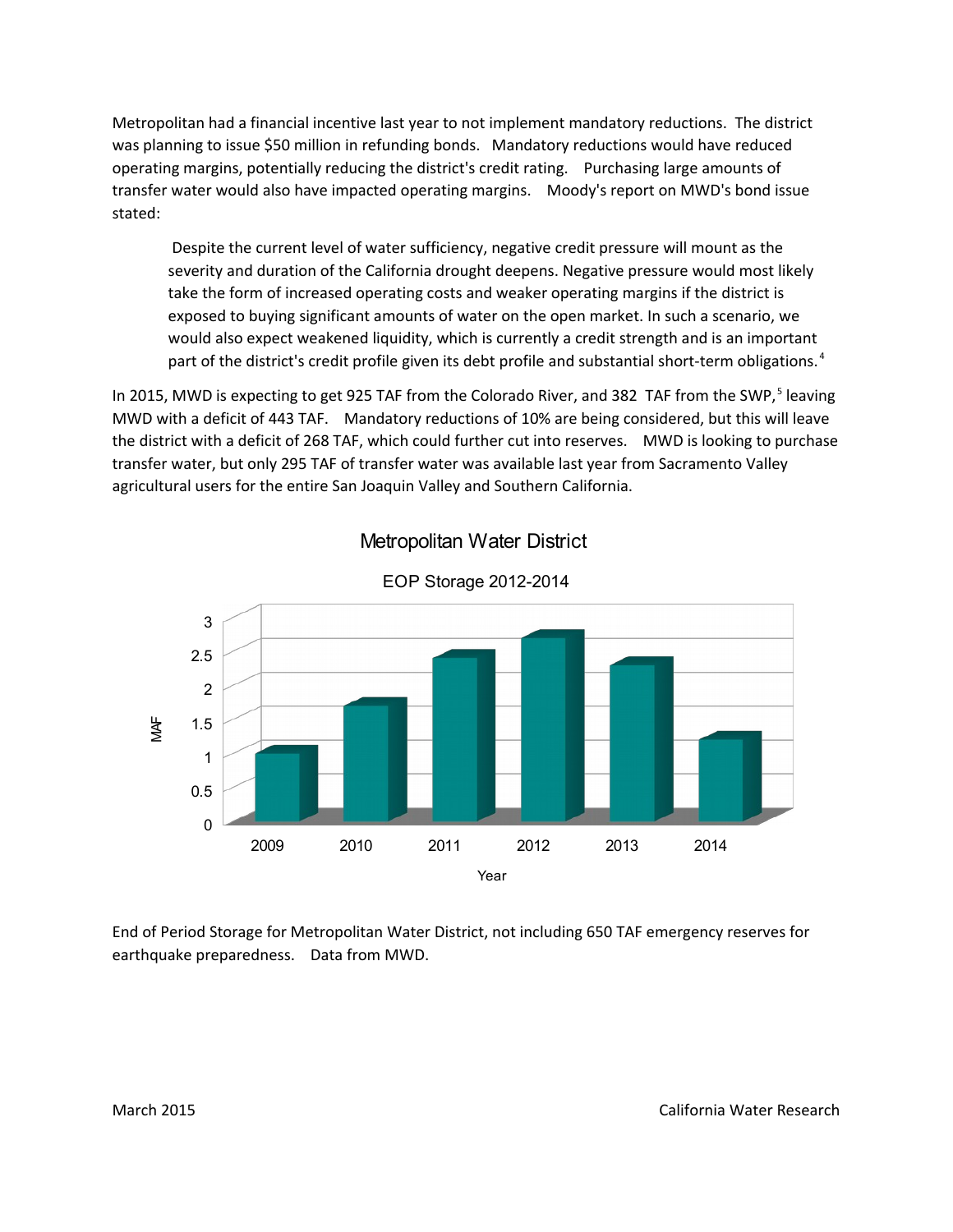Given this context, the State Water Board should mandate stronger restrictions on outdoor watering . Restricting outdoor landscape watering with potable, non-recycled water to once every other week would protect deep rooted, established trees and shrubs and drought-tolerant plants and produce water conservation savings necessary to survive an extended drought.

The Board should also tie any future approvals of Temporary Urgency Change Petitions to requirements for enforcement of the Board's mandatory watering restrictions. It is a violation of the Public Trust for urban water agencies to allow customers to use water needed to protect critically endangered fish in the Delta to water lawns and golf courses.